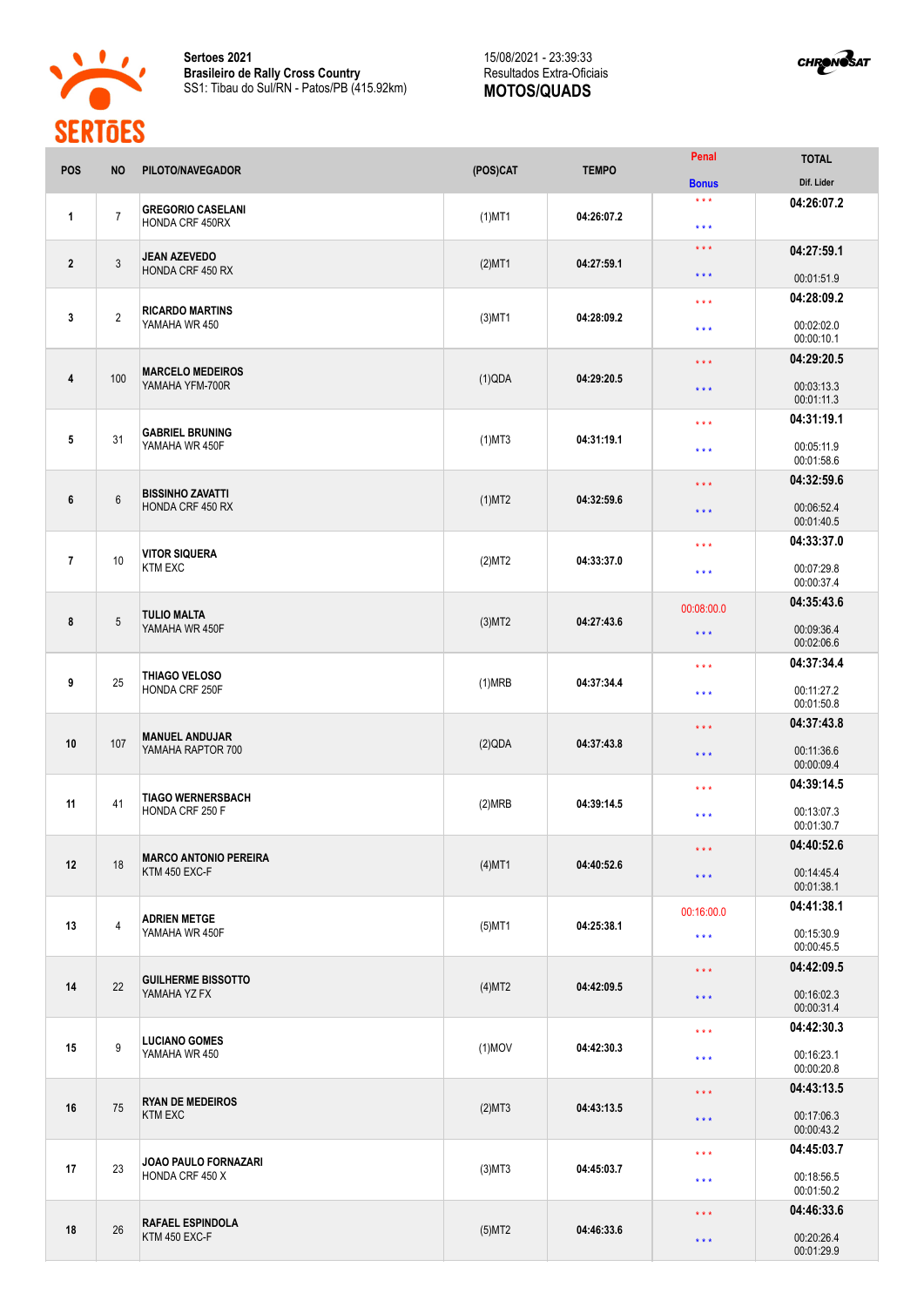| 19 | 11  | <b>CRISTHIANO PRESSI</b><br>HUSQVARNA FE 450     | $(4)$ MT3               | 04:49:05.3                                           | $***$                                                                                                                                                                                                                                                                                                                                                                                                                                                                                                                                                                                                                                                                                                                                                                                                                                                                 | 04:49:05.3               |
|----|-----|--------------------------------------------------|-------------------------|------------------------------------------------------|-----------------------------------------------------------------------------------------------------------------------------------------------------------------------------------------------------------------------------------------------------------------------------------------------------------------------------------------------------------------------------------------------------------------------------------------------------------------------------------------------------------------------------------------------------------------------------------------------------------------------------------------------------------------------------------------------------------------------------------------------------------------------------------------------------------------------------------------------------------------------|--------------------------|
|    |     |                                                  |                         |                                                      | $\star\star\star$                                                                                                                                                                                                                                                                                                                                                                                                                                                                                                                                                                                                                                                                                                                                                                                                                                                     | 00:22:58.1<br>00:02:31.7 |
|    |     | <b>MISAEL AMARIZ</b><br>HONDA CRF 450 RX         |                         |                                                      | $\star$ $\star$ $\star$                                                                                                                                                                                                                                                                                                                                                                                                                                                                                                                                                                                                                                                                                                                                                                                                                                               | 04:51:33.5               |
| 20 | 45  |                                                  | $(5)$ MT3               | 04:51:33.5                                           | $\star$ $\star$ $\star$                                                                                                                                                                                                                                                                                                                                                                                                                                                                                                                                                                                                                                                                                                                                                                                                                                               | 00:25:26.3<br>00:02:28.2 |
|    |     | <b>RAFAL SONIK</b>                               |                         |                                                      | 00:03:00.0                                                                                                                                                                                                                                                                                                                                                                                                                                                                                                                                                                                                                                                                                                                                                                                                                                                            |                          |
| 21 | 101 | YAMAHA RAPTOR                                    | (3)QDA                  | 04:50:10.4                                           | $\star\star\star$                                                                                                                                                                                                                                                                                                                                                                                                                                                                                                                                                                                                                                                                                                                                                                                                                                                     | 00:27:03.2<br>00:01:36.9 |
|    |     | <b>MOARA SACILOTTI</b><br>YAMAHA YZFX            |                         |                                                      | $\star$ $\star$ $\star$                                                                                                                                                                                                                                                                                                                                                                                                                                                                                                                                                                                                                                                                                                                                                                                                                                               |                          |
| 22 | 30  |                                                  | $(2)$ MOV               | 04:55:55.0                                           | $\star\star\star$                                                                                                                                                                                                                                                                                                                                                                                                                                                                                                                                                                                                                                                                                                                                                                                                                                                     | 00:29:47.8<br>00:02:44.6 |
|    |     | <b>BRUNO LELES</b>                               |                         |                                                      | $\star\star\star$                                                                                                                                                                                                                                                                                                                                                                                                                                                                                                                                                                                                                                                                                                                                                                                                                                                     | 04:56:56.7               |
| 23 | 8   | REBEL 450 RALLY                                  | (6)MT2                  | 04:56:56.7                                           | $\star$ $\star$ $\star$                                                                                                                                                                                                                                                                                                                                                                                                                                                                                                                                                                                                                                                                                                                                                                                                                                               | 00:30:49.5<br>00:01:01.7 |
|    |     | <b>ROGERIO KISTENMACKER</b><br><b>KTM EXC</b>    |                         |                                                      | $\star$ $\star$ $\star$                                                                                                                                                                                                                                                                                                                                                                                                                                                                                                                                                                                                                                                                                                                                                                                                                                               |                          |
| 24 | 60  |                                                  | $(3)$ MOV               |                                                      | 04:58:35.5<br>$\star$ $\star$ $\star$                                                                                                                                                                                                                                                                                                                                                                                                                                                                                                                                                                                                                                                                                                                                                                                                                                 |                          |
|    |     | <b>MARCOS COLVERO</b>                            |                         |                                                      | $\star\star\star$                                                                                                                                                                                                                                                                                                                                                                                                                                                                                                                                                                                                                                                                                                                                                                                                                                                     | 04:59:25.8               |
| 25 | 46  | KTM 450 EXC-F                                    | $(6)$ MT1               | 04:59:25.8                                           | $\star$ $\star$ $\star$                                                                                                                                                                                                                                                                                                                                                                                                                                                                                                                                                                                                                                                                                                                                                                                                                                               | 00:33:18.6<br>00:00:50.3 |
|    | 43  | <b>GUILHERME ASSUMPCAO</b><br>KTM EXC 450        |                         |                                                      | $\star$ $\star$ $\star$                                                                                                                                                                                                                                                                                                                                                                                                                                                                                                                                                                                                                                                                                                                                                                                                                                               | 05:00:02.4               |
| 26 |     |                                                  | $(7)$ MT2               | 05:00:02.4                                           | 04:53:10.4<br>04:55:55.0<br>04:58:35.5<br>00:32:28.3<br>00:01:38.8<br>00:33:55.2<br>$\star$ $\star$ $\star$<br>00:00:36.6<br>05:02:14.2<br>$\star$ $\star$ $\star$<br>00:36:07.0<br>$\star$ $\star$ $\star$<br>00:02:11.8<br>05:04:28.1<br>$\star\star\star$<br>00:38:20.9<br>$\star$ $\star$ $\star$<br>00:02:13.9<br>05:04:49.3<br>$***$<br>00:38:42.1<br>$\star$ $\star$ $\star$<br>00:00:21.2<br>05:05:07.0<br>00:06:00.0<br>00:38:59.8<br>$\star\star\star$<br>00:00:17.7<br>05:07:24.2<br>00:14:00.0<br>00:41:17.0<br>$\star\star\star$<br>00:02:17.2<br>05:08:41.4<br>$\star\star\star$<br>00:42:34.2<br>$\star$ $\star$ $\star$<br>00:01:17.2<br>05:08:58.3<br>$\star\star\star$<br>00:42:51.1<br>$\star\star\star$<br>00:00:16.9<br>05:09:24.1<br>00:09:00.0<br>00:43:16.9<br>$\star$ $\star$ $\star$<br>00:00:25.8<br>05:11:02.1<br>$\star$ $\star$ $\star$ |                          |
|    |     | <b>ALBERTO CUNHA</b><br>KTM 450 EXC-F            |                         |                                                      |                                                                                                                                                                                                                                                                                                                                                                                                                                                                                                                                                                                                                                                                                                                                                                                                                                                                       |                          |
| 27 | 56  |                                                  | $(4)$ MOV               | 05:02:14.2                                           |                                                                                                                                                                                                                                                                                                                                                                                                                                                                                                                                                                                                                                                                                                                                                                                                                                                                       |                          |
|    | 52  | <b>ANILDO THEISS</b><br>KAWASAKI KLX 450         |                         |                                                      |                                                                                                                                                                                                                                                                                                                                                                                                                                                                                                                                                                                                                                                                                                                                                                                                                                                                       |                          |
| 28 |     |                                                  | $(6)$ MT3               | 05:04:28.1                                           |                                                                                                                                                                                                                                                                                                                                                                                                                                                                                                                                                                                                                                                                                                                                                                                                                                                                       |                          |
|    | 48  | <b>JOSEMAR FERRO</b><br>KTM EXC-F 450            |                         |                                                      |                                                                                                                                                                                                                                                                                                                                                                                                                                                                                                                                                                                                                                                                                                                                                                                                                                                                       |                          |
| 29 |     |                                                  | $(5)$ MOV               | 05:04:49.3                                           |                                                                                                                                                                                                                                                                                                                                                                                                                                                                                                                                                                                                                                                                                                                                                                                                                                                                       |                          |
|    |     | <b>OSMAR DE MENDONCA</b>                         |                         |                                                      |                                                                                                                                                                                                                                                                                                                                                                                                                                                                                                                                                                                                                                                                                                                                                                                                                                                                       |                          |
| 30 | 50  | KAWASAKI KLX 450                                 | $(7)$ MT3               | 04:59:07.0                                           |                                                                                                                                                                                                                                                                                                                                                                                                                                                                                                                                                                                                                                                                                                                                                                                                                                                                       |                          |
|    | 16  | <b>LEANDRO MOKFA</b><br>HONDA CRF 450 RX         |                         | 04:53:24.2                                           |                                                                                                                                                                                                                                                                                                                                                                                                                                                                                                                                                                                                                                                                                                                                                                                                                                                                       |                          |
| 31 |     |                                                  | $(6)$ MOV               |                                                      |                                                                                                                                                                                                                                                                                                                                                                                                                                                                                                                                                                                                                                                                                                                                                                                                                                                                       |                          |
|    | 20  | <b>MAXWELL MEDEIROS</b><br>KTM 450 EXC-F         | $(8)$ MT2               |                                                      |                                                                                                                                                                                                                                                                                                                                                                                                                                                                                                                                                                                                                                                                                                                                                                                                                                                                       |                          |
| 32 |     |                                                  |                         | 05:08:41.4                                           |                                                                                                                                                                                                                                                                                                                                                                                                                                                                                                                                                                                                                                                                                                                                                                                                                                                                       |                          |
|    |     |                                                  |                         |                                                      |                                                                                                                                                                                                                                                                                                                                                                                                                                                                                                                                                                                                                                                                                                                                                                                                                                                                       |                          |
| 33 | 35  | <b>VICENTE DE BENEDICTIS</b><br>YAMAHA WR 450F   | $(8)$ MT3               | 05:08:58.3                                           |                                                                                                                                                                                                                                                                                                                                                                                                                                                                                                                                                                                                                                                                                                                                                                                                                                                                       |                          |
|    |     |                                                  |                         |                                                      |                                                                                                                                                                                                                                                                                                                                                                                                                                                                                                                                                                                                                                                                                                                                                                                                                                                                       |                          |
|    | 29  | <b>ADAO LEMOS</b><br>HONDA CRF 250               |                         |                                                      |                                                                                                                                                                                                                                                                                                                                                                                                                                                                                                                                                                                                                                                                                                                                                                                                                                                                       |                          |
| 34 |     |                                                  | (3)MRB                  | 05:00:24.1                                           |                                                                                                                                                                                                                                                                                                                                                                                                                                                                                                                                                                                                                                                                                                                                                                                                                                                                       |                          |
|    | 28  | <b>ARNALDO UCHOA</b><br>HUSQVARNA FE 501         |                         |                                                      |                                                                                                                                                                                                                                                                                                                                                                                                                                                                                                                                                                                                                                                                                                                                                                                                                                                                       |                          |
| 35 |     |                                                  | $(7)$ MOV               | 05:11:02.1<br>$\star\star\star$                      |                                                                                                                                                                                                                                                                                                                                                                                                                                                                                                                                                                                                                                                                                                                                                                                                                                                                       | 00:44:54.9<br>00:01:38.0 |
|    | 73  | LUIS HENRIQUE DOS SANTOS<br>HUSQVARNA 701 ENDURO |                         |                                                      | $\star$ $\star$ $\star$                                                                                                                                                                                                                                                                                                                                                                                                                                                                                                                                                                                                                                                                                                                                                                                                                                               | 05:11:39.3               |
| 36 |     |                                                  | $(9)$ MT2<br>05:11:39.3 |                                                      | $\star$ $\star$ $\star$                                                                                                                                                                                                                                                                                                                                                                                                                                                                                                                                                                                                                                                                                                                                                                                                                                               | 00:45:32.1<br>00:00:37.2 |
|    | 61  | <b>LUCIANO PUGLIESE</b><br>KTM 450 EXC-F         |                         |                                                      | $\star\star\star$                                                                                                                                                                                                                                                                                                                                                                                                                                                                                                                                                                                                                                                                                                                                                                                                                                                     | 05:11:39.8               |
| 37 |     |                                                  | $(9)$ MT3               | 05:11:39.8                                           | $\star\star\star$                                                                                                                                                                                                                                                                                                                                                                                                                                                                                                                                                                                                                                                                                                                                                                                                                                                     | 00:45:32.6<br>00:00:00.5 |
|    | 21  | <b>LEONARDO MARTINS</b><br>HONDA CRF 250 F       |                         | $\star\star\star$<br>05:13:09.5<br>$\star\star\star$ |                                                                                                                                                                                                                                                                                                                                                                                                                                                                                                                                                                                                                                                                                                                                                                                                                                                                       | 05:13:09.5               |
| 38 |     |                                                  | (4)MRB                  |                                                      | 00:47:02.3<br>00:01:29.7                                                                                                                                                                                                                                                                                                                                                                                                                                                                                                                                                                                                                                                                                                                                                                                                                                              |                          |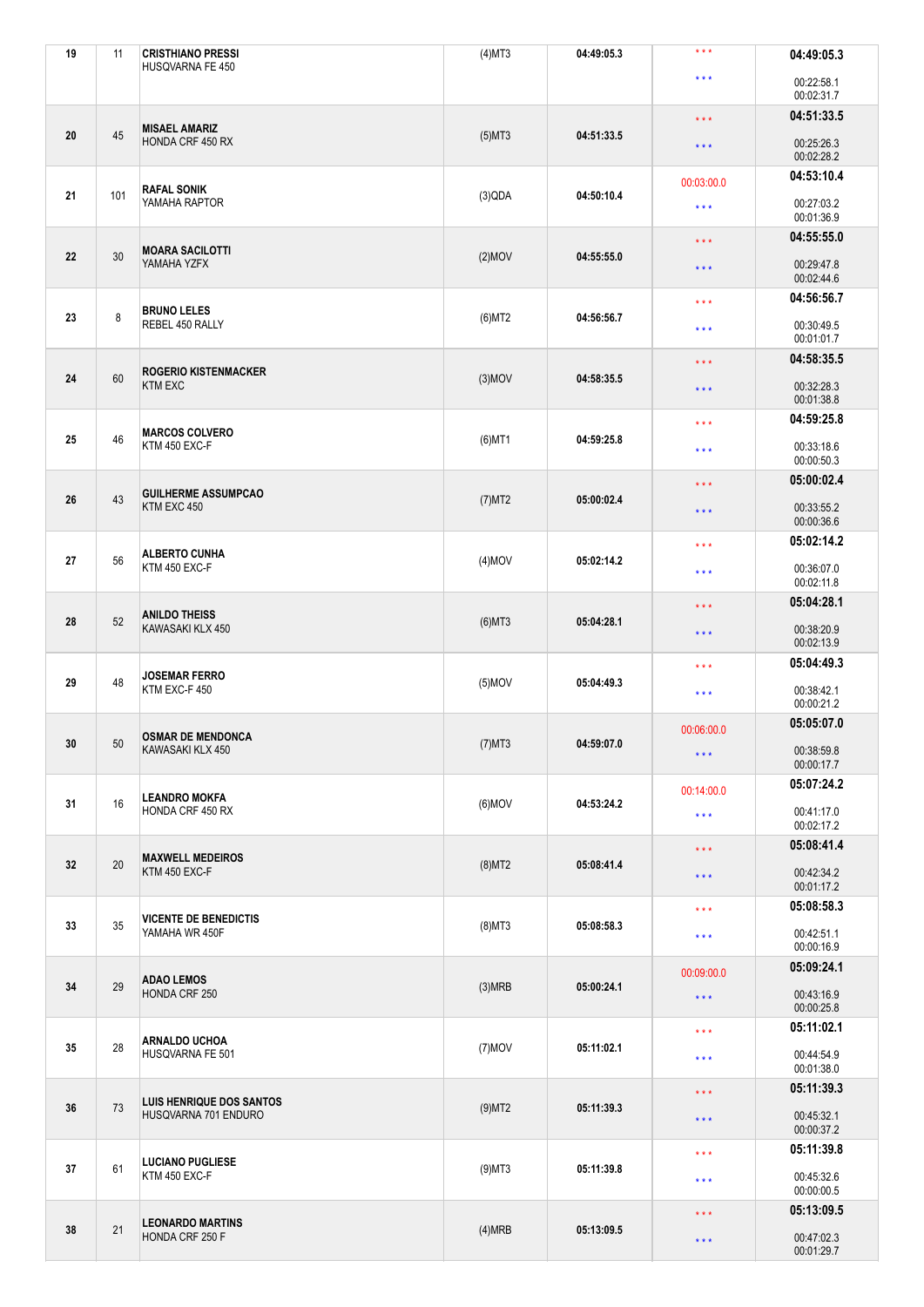| 39 | 53 | <b>FABIO LUIS TULIO</b><br>KTM EXC 450              | $(7)$ MT1  | 05:13:38.8 | $***$                                                                                          | 05:13:38.8               |
|----|----|-----------------------------------------------------|------------|------------|------------------------------------------------------------------------------------------------|--------------------------|
|    |    |                                                     |            |            | $\star\star\star$                                                                              | 00:47:31.6               |
|    |    |                                                     |            |            | $\star \star \star$                                                                            | 00:00:29.3<br>05:13:48.3 |
| 40 | 19 | YPIRANGA CORTEZ<br>HONDA CRF 250 F                  | (5)MRB     | 05:13:48.3 | $\star$ $\star$ $\star$                                                                        | 00:47:41.1<br>00:00:09.5 |
|    |    | <b>FABIANO TONTINI</b><br>YAMAHA WR 450F            |            |            | $\star\star\star$                                                                              | 05:13:59.7               |
| 41 | 39 |                                                     | $(10)$ MT3 | 05:13:59.7 | $\star\star\star$                                                                              | 00:47:52.5<br>00:00:11.4 |
|    |    | <b>MARCELO ZENOBIO</b><br>YAMAHA WR 450F            |            |            | 00:01:00.0                                                                                     | 05:15:57.3               |
| 42 | 51 |                                                     | $(11)$ MT3 | 05:14:57.3 | $\star$ $\star$ $\star$                                                                        | 00:49:50.1<br>00:01:57.6 |
|    | 59 | <b>RAUL DEL DUCA</b>                                |            |            | $\star\star\star$                                                                              | 05:15:58.5               |
| 43 |    | KAWASAKI KLX 450                                    | (12)MT3    | 05:15:58.5 | $\star\star\star$                                                                              | 00:49:51.3<br>00:00:01.2 |
| 44 | 15 | <b>RAFAEL MILAN</b><br>YAMAHA YZ                    | $(10)$ MT2 | 05:12:57.3 | 00:04:00.0                                                                                     | 05:16:57.3               |
|    |    |                                                     |            |            | $***$                                                                                          | 00:50:50.1<br>00:00:58.8 |
|    |    | <b>JEAN MICHEL ZUCHELLI</b>                         |            |            | $\star\star\star$                                                                              | 05:18:23.8               |
| 45 | 58 | HONDA CRF 450 X                                     | $(13)$ MT3 | 05:21:08.8 | 00:02:45.0                                                                                     | 00:52:16.6<br>00:01:26.5 |
|    |    | <b>GABRIEL CARNEIRO</b><br>HONDA CRF 250F           |            |            | $\star\star\star$                                                                              | 05:18:26.2               |
| 46 | 71 |                                                     | (6)MRB     | 05:18:26.2 | $\star$ $\star$ $\star$                                                                        | 00:52:19.0<br>00:00:02.4 |
|    |    | <b>ANDRE WHITAKER</b><br>KTM EXC 450                |            |            | $\star\star\star$                                                                              | 05:18:45.1               |
| 47 | 40 |                                                     | $(14)$ MT3 | 05:18:45.1 | $\star$ $\star$ $\star$<br>$\star\star\star$<br>$***$<br>00:07:00.0<br>$\star$ $\star$ $\star$ | 00:52:37.9<br>00:00:18.9 |
|    | 72 | <b>GUSTAVO ROCHA ALVES</b><br>HONDA CRF 450 X       |            |            |                                                                                                | 05:20:01.9               |
| 48 |    |                                                     | $(8)$ MT1  | 05:20:01.9 |                                                                                                | 00:53:54.7<br>00:01:16.8 |
|    | 32 | <b>JOAO FERRARI</b><br><b>KTM SIX DAY</b>           |            |            |                                                                                                | 05:21:13.1               |
| 49 |    |                                                     | $(8)$ MOV  | 05:14:13.1 |                                                                                                | 00:55:05.9<br>00:01:11.2 |
|    |    | <b>LAURA LOPES</b>                                  |            |            | 05:26:43.9<br>$\star$ $\star$ $\star$                                                          |                          |
| 50 | 36 | KTM 450 EXC-F                                       | $(9)$ MOV  | 05:26:43.9 | $\star$ $\star$ $\star$                                                                        | 01:00:36.7<br>00:05:30.8 |
| 51 | 62 | <b>LUIZ FILIPE RIBEIRO</b>                          | $(10)$ MOV | 05:25:10.6 | 00:04:00.0                                                                                     | 05:29:10.6               |
|    |    | KTM 450 EXC-F                                       |            |            | $\star$ $\star$ $\star$                                                                        | 01:03:03.4<br>00:02:26.7 |
|    |    | <b>ELVIS BITTENCOURT</b>                            |            |            | 00:09:00.0                                                                                     | 05:33:43.4               |
| 52 | 57 | HONDA XR 400R                                       | $(11)$ MOV | 05:24:43.4 | $\star$ $\star$ $\star$                                                                        | 01:07:36.2<br>00:04:32.8 |
|    | 44 | <b>GERARD PAUCHET</b><br>KTM EXC-F 450              |            |            | $\star \star \star$<br>$\star$ $\star$ $\star$                                                 | 05:33:43.9               |
| 53 |    |                                                     | $(12)$ MOV | 05:33:43.9 |                                                                                                | 01:07:36.7<br>00:00:00.5 |
|    | 49 | <b>MICHEL FALQUEIRO</b><br>KTM EXC-F 500            |            |            | $\star$ $\star$ $\star$                                                                        | 05:34:52.9               |
| 54 |    |                                                     | $(11)$ MT2 | 05:34:52.9 | $***$                                                                                          | 01:08:45.7<br>00:01:09.0 |
|    | 42 | <b>CHRISTIAN COSTANTINI</b><br>HONDA CRF 450 X      |            |            | 00:02:00.0                                                                                     | 05:37:27.5               |
| 55 |    |                                                     | (12)MT2    | 05:35:27.5 | $\star \star \star$                                                                            | 01:11:20.3<br>00:02:34.6 |
|    |    | <b>DANILO SCHNETZLER</b><br>HUSQVARNA 701 LR ENDURO |            |            | 00:02:00.0                                                                                     | 05:38:13.9               |
| 56 | 66 |                                                     | $(15)$ MT3 | 05:36:13.9 | $\star$ $\star$ $\star$                                                                        | 01:12:06.7<br>00:00:46.4 |
|    | 37 | <b>LUCIANO ANACLETO</b><br>KAWASAKI KLX 450         |            |            | $\star\star\star$                                                                              | 05:38:39.7               |
| 57 |    |                                                     | $(9)$ MT1  | 05:38:39.7 | $\star \star \star$                                                                            | 01:12:32.5<br>00:00:25.8 |
|    | 63 | <b>ALESSANDER LEONE</b><br>KTM 450 EXC-F            |            |            | 00:04:00.0                                                                                     | 05:40:08.0               |
| 58 |    |                                                     | $(13)$ MOV | 05:36:08.0 | $\star$ $\star$ $\star$                                                                        | 01:14:00.8<br>00:01:28.3 |